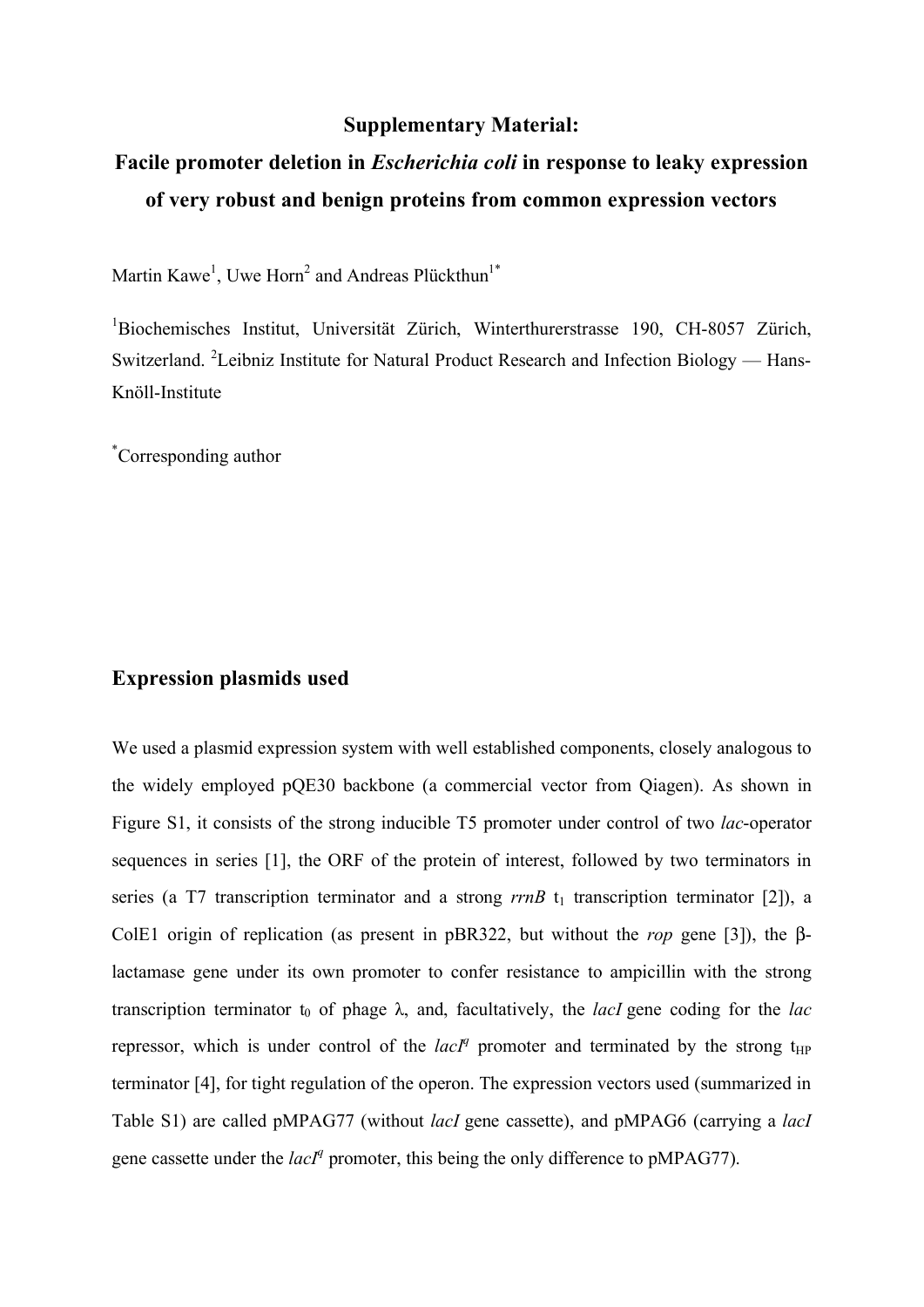

**Figure S1: Schematic representation of the two expression vectors used**. Both contain a  $\beta$ -lactamase gene to confer resistance to ampicillin (red) with phage  $\lambda$  t<sub>0</sub> terminator, a ColE1 origin of replication (grey), a strong T5 promoter under control of two *lac* operators in series (see Figure 2), the protein of interest (POI, here either DARPins G3 or E3\_5, MPB, gpD; light blue) with T7 and  $rrnB$  t<sub>1</sub> terminators in series, and in case of the pMPAG6-vector type, a *lacI* gene under control of the *lacI<sup>q</sup>* promoter (green) with  $t_{HP}$  terminator (P. Forrer et al., unpublished). In pMPAG77-type this *lacI* gene cassette is lacking (highlighted by the area in light green, flanked by two red bars indicating the restriction sites used to remove this gene cassette).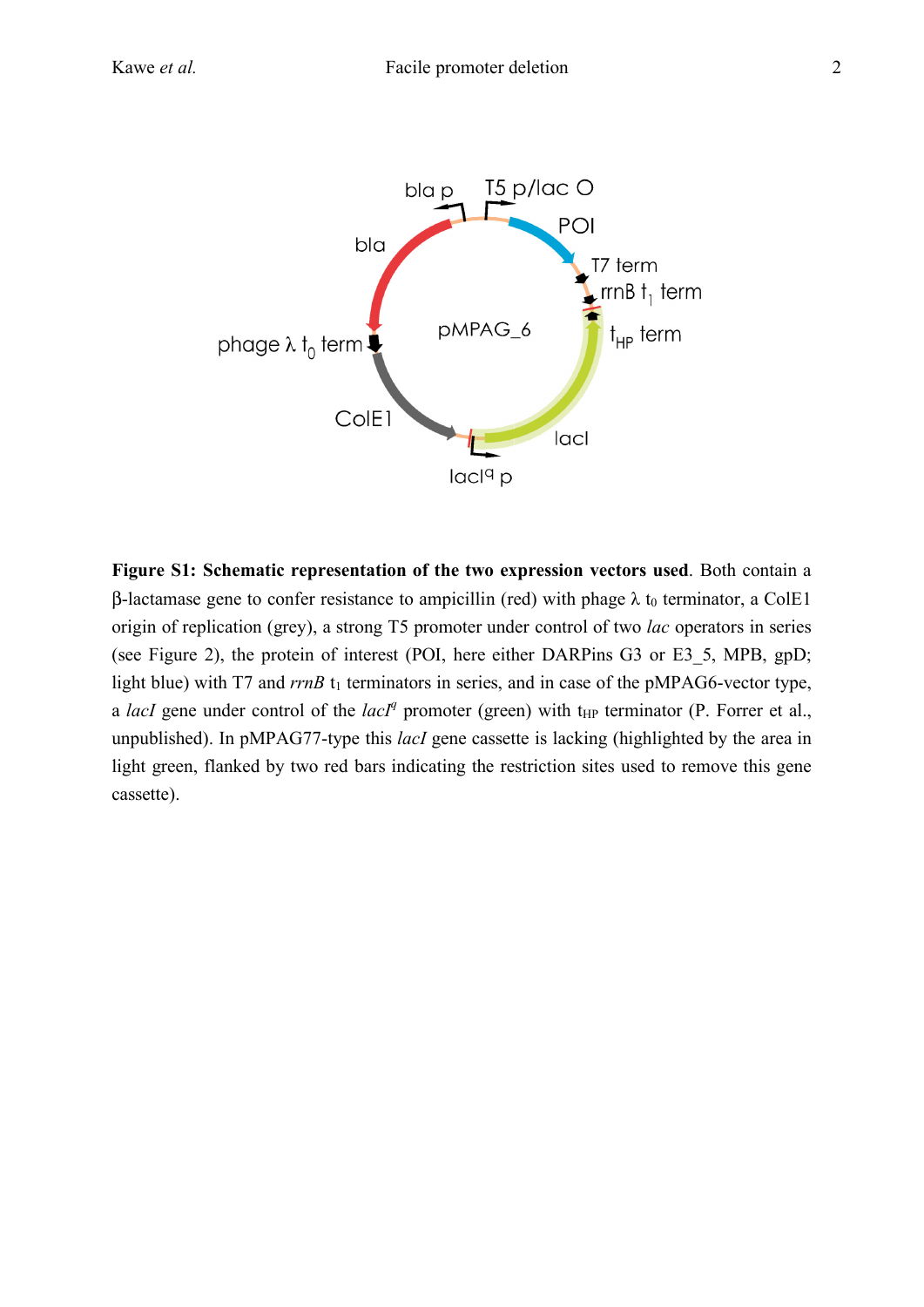| Plasmid      | Relevant details                                                                                                                                                                                                                             | Source/Reference                              |
|--------------|----------------------------------------------------------------------------------------------------------------------------------------------------------------------------------------------------------------------------------------------|-----------------------------------------------|
| pMPAG6       | $Ap^{R}$ , ColE1, expression vector, <i>lac</i> I <sup>q+</sup> , proteins<br>of interest (POI) are under control of $P_{T5/lac}$                                                                                                            | P. Forrer <sup>1</sup> et al.,<br>unpublished |
| pMPAG77      | Constructed by cutting out the $lacIq$ gene from<br>pMPAG 6 with restriction enzymes XbaI,<br>AvrII and XcmI and subsequent religation of<br>the vector backbone.                                                                            | this work                                     |
| pMPAG77 STOP | $Ap^{R}$ , ColE1; <i>lac</i> I <sup>q-</sup> , encodes a DARPin<br>sequence under control of $P_{T5/lac}$ which is<br>terminated by a STOP codon after the fifth<br>amino acid position                                                      | this work                                     |
| pAT187 MBP   | $Ap^{R}$ , ColE1, RGS-His <sub>6</sub> -tag-MBP under control<br>of $P_{T5/1ac}$ , <i>lac</i> <sup>[q-</sup> ; identical to the pMPAG 77<br>except for a nonfunctional<br>series<br>chloramphenicol acetyl transferase gene after<br>the POI | P. Forrer,<br>unpublished                     |

### **Table S1 - Plasmids**

 $Ap<sup>R</sup>$  Ampicillin resistance, POI protein of interest.

<sup>1</sup>Molecular Partners AG; Schlieren/CH

**pMPAG77\_STOP** is a derivative of pMPAG6\_her2-G3. The modified ORF contains a STOP codon at the fifth amino acid position. It was used for the expression of the first Nterminal amino acids of the DARPin G3 under control of a T5/lac promoter. The plasmid carries no *lac*I gene. It was constructed by site directed mutagenesis with primers MAK DpnI #6F (5'- GATCGCATCA CCATCACTGA CACGGATCCG ACCTGGG -3') and MAK\_DpnI\_#6R (5'- CCCAGGTCGG ATCCGTGTCA GTGATGGTGA TGCGATC -3') following the QuikChange™ protocol of Stratagene® (La Jolla, CA).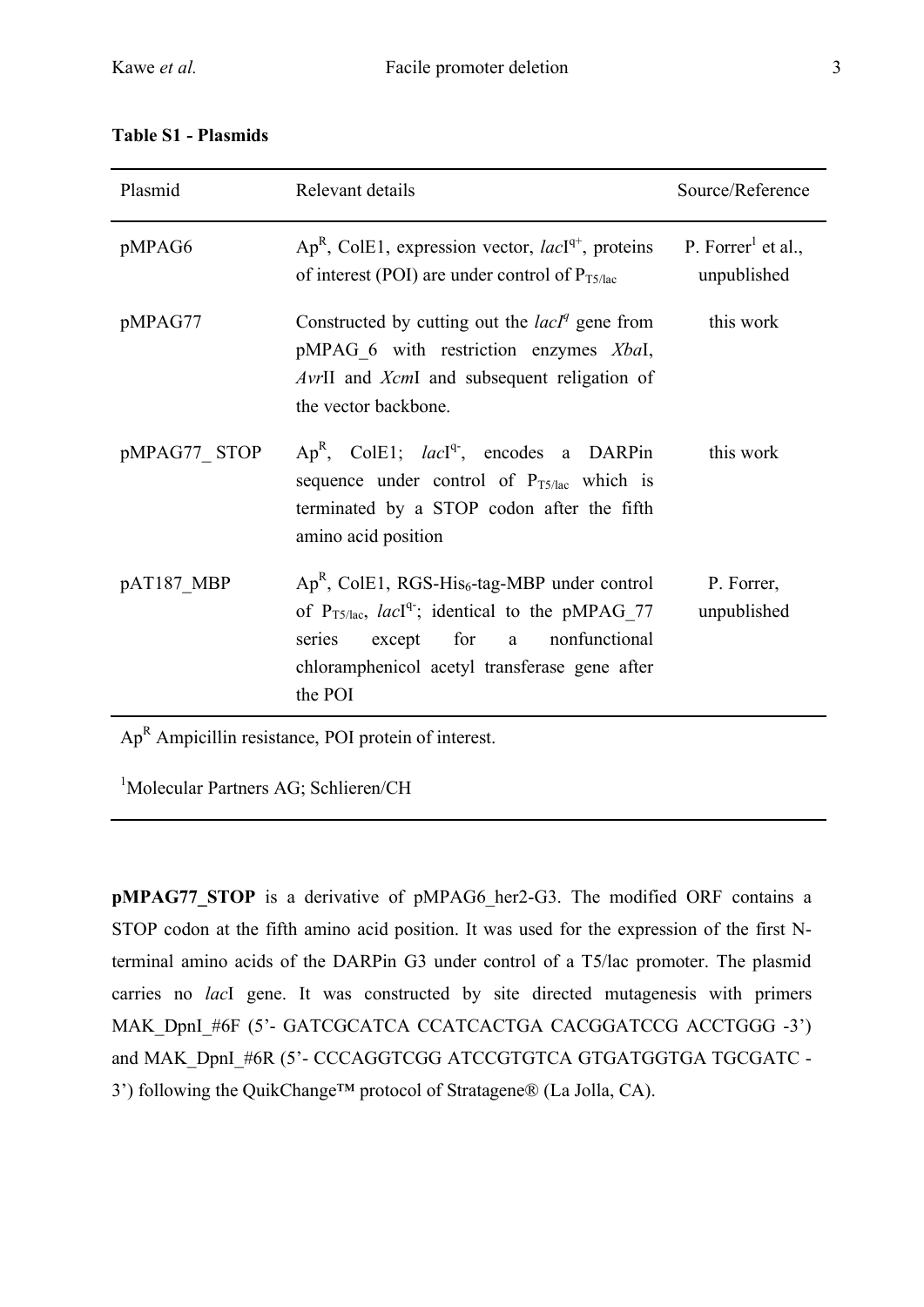## **Transformation efficiency and comparative expression experiments.**

Transformation efficiency was determined by introducing a normalized amount of the various expression plasmids prepared as described in Materials and Methods into the *E. coli* test strains which were displaying a  $lacI<sup>q</sup>$  (Figure S2, straight black line with red box, symbolizing the chromosome or an F-plasmid) or  $lacI^{q-}$  (i.e., either  $lacI^{-}$  or  $lacI^{wt}$ ) (straight black line without red box) phenotype. The tested expression vectors were harboring or lacking a *lacI* gene under *lacI<sup>q</sup>* control (red segment on plasmid; "+" and "-" signs denote the presence of chromosomal or plasmid-encoded LacI overexpression, respectively). We observed that the transformation efficiency in a double *lacIq+* background was indistinguishable from cells displaying a single  $lacI^{q+}$  background (*lacI<sup>q</sup>* either provided on the genome or from the plasmid). In a double  $lacI^{q-}$  background, transformation efficiency was only slightly lower for three out of the four proteins tested, compared to the other combinations. Only when protein D [5] was expressed was there a clear reduction in cfu in the double  $lacI^{q-}$  background. The observed reduction in colony number for all other strains harboring the remaining proteins was still in the range of variation for different preparations of competent cells and thus the collateral deletion leading to non expression of our test proteins would have stayed unnoticed without the respective controls.



**Figure S2:** Schematic Depiction of transformation efficiency